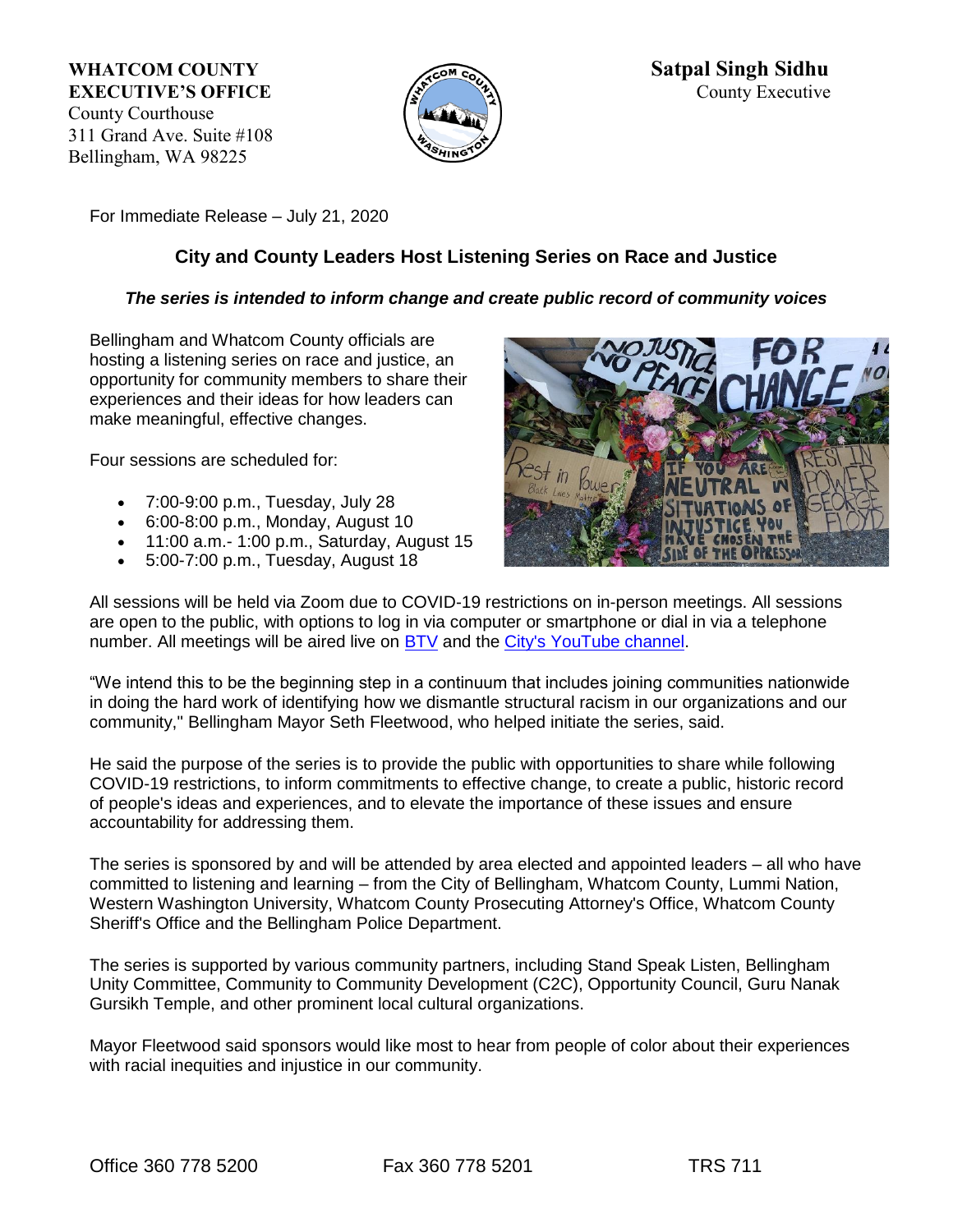"We wish to hear from our neighbors whose lives have an element of fear and anxiety simply because of the color of their skin," he said. "We are committed to listening, promoting awareness, facilitating dialogue, and taking actions that make the safety, dignity and humanity of all people our priority."

Whatcom County Executive Satpal Sidhu said community leaders are receiving many requests for action. "We intend this listening series to be the first step in a process of understanding our community's experiences with racism and injustice and taking steps to effectively address these issues," he said. "It is the beginning of a dialogue that will result in necessary changes."

# **How to participate**

### **Comment via Zoom**

Anyone wishing to speak at any of the scheduled meetings may do so by joining at the following links:

| <b>DATE</b> | URL TO REGISTER                      | <b>MEETING ID</b> | <b>PASSWORD</b> |
|-------------|--------------------------------------|-------------------|-----------------|
| July 28     | www.cob.org/listen0728 958 0522 4763 |                   | 123             |
| August 10   | www.cob.org/listen0810 997 6322 7294 |                   | 123             |
| August 15   | www.cob.org/listen0815 962 2738 1401 |                   | 123             |
| August 18   | www.cob.org/listen0818 977 0880 4687 |                   | 123             |

These links can be used before each meeting to pre-register or used during each meeting to register and immediately join the meeting. Pre-registration is encouraged, as we will invite speakers in order of sign-in. Full name not required for registration; you may use any identifier you wish. We only need a way to call upon you when it is your turn.

### **Comment or listen by telephone**

Those who would like to comment or listen in by phone can do so using any of the following phone numbers:

- (253) 215-8782
- (346) 248-7799
- (669) 900-6833
- (301) 715-8592
- (312) 626-6799
- (929) 205-6099

| <b>DATE</b> | <b>MEETING ID</b> | <b>PASSWORD</b> |
|-------------|-------------------|-----------------|
| July 28     | 958 0522 4763     | 123             |
| August 10   | 997 6322 7294     | 123             |
| August 15   | 962 2738 1401     | 123             |
| August 18   | 977 0880 4687     | 123             |